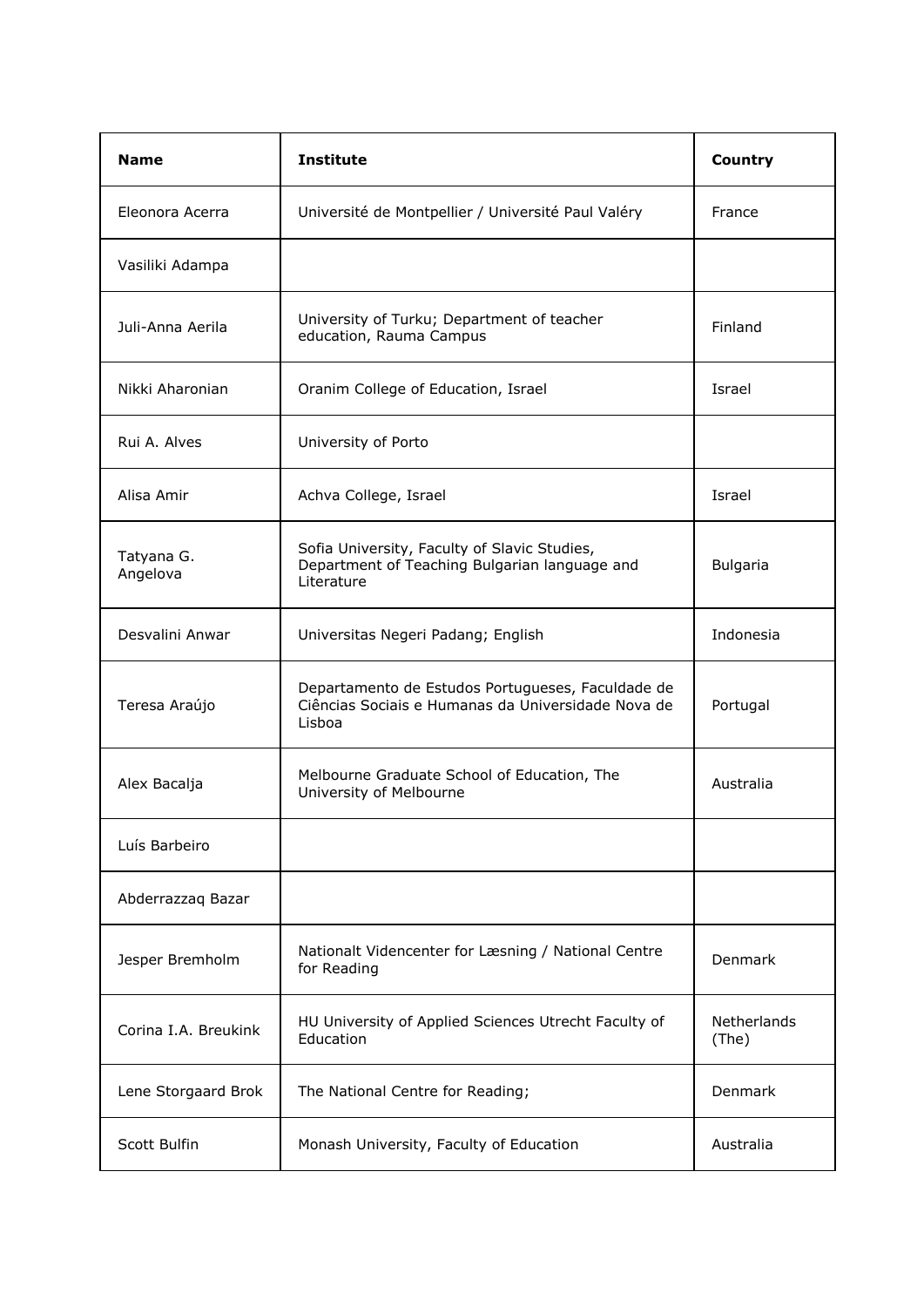| Adriana Bus                 |                                                                                                                   | Netherlands<br>(The)          |
|-----------------------------|-------------------------------------------------------------------------------------------------------------------|-------------------------------|
| Adriana Cardoso             | Escola Superior de Educação de Lisboa                                                                             | Portugal                      |
| Daniel Cassany              | Universitat Pompeu Fabra                                                                                          | Spain                         |
| Ana Catarina Castro         | CETAPS (Centre for English, Translation and Anglo-<br>Portuguese Studies). Universidade NOVA de Lisboa.           | Portugal                      |
| Francesco Caviglia          | Aarhus University Center for Teaching Development<br>and Digital Media (CUDiM)                                    | Denmark                       |
| Rainbow Rung<br><b>CHAN</b> |                                                                                                                   |                               |
| Ioanna N.<br>Chatzikiriakou |                                                                                                                   |                               |
| Eva Dam<br>Christensen      | University of Southern Denmark                                                                                    | Denmark                       |
| Valentina<br>Christodoulou  | University of Cyprus Department of Education                                                                      | Cyprus                        |
| <b>TOTEREAU Corinne</b>     | Université Grenoble Alpes Lidilem                                                                                 | France                        |
| Fleur Diamond               | Faculty of Education Monash Univesity                                                                             | Australia                     |
| Regina Duarte               | Camões Institute in the UK                                                                                        | United<br>Kingdom (The)       |
| Jessica L. Eagle            | North Carolina State University, College of Education:<br>Department of Teacher Education and Learning<br>Science | <b>United States</b><br>(The) |
| Ann-Mari Edström            |                                                                                                                   |                               |
| Nikolaj Elf                 | University of Southern Denmark; Institute for the<br>Study of Culture                                             |                               |
| Hanna Ezer                  | Levinsky College of Education, Faculty of Education                                                               | Israel                        |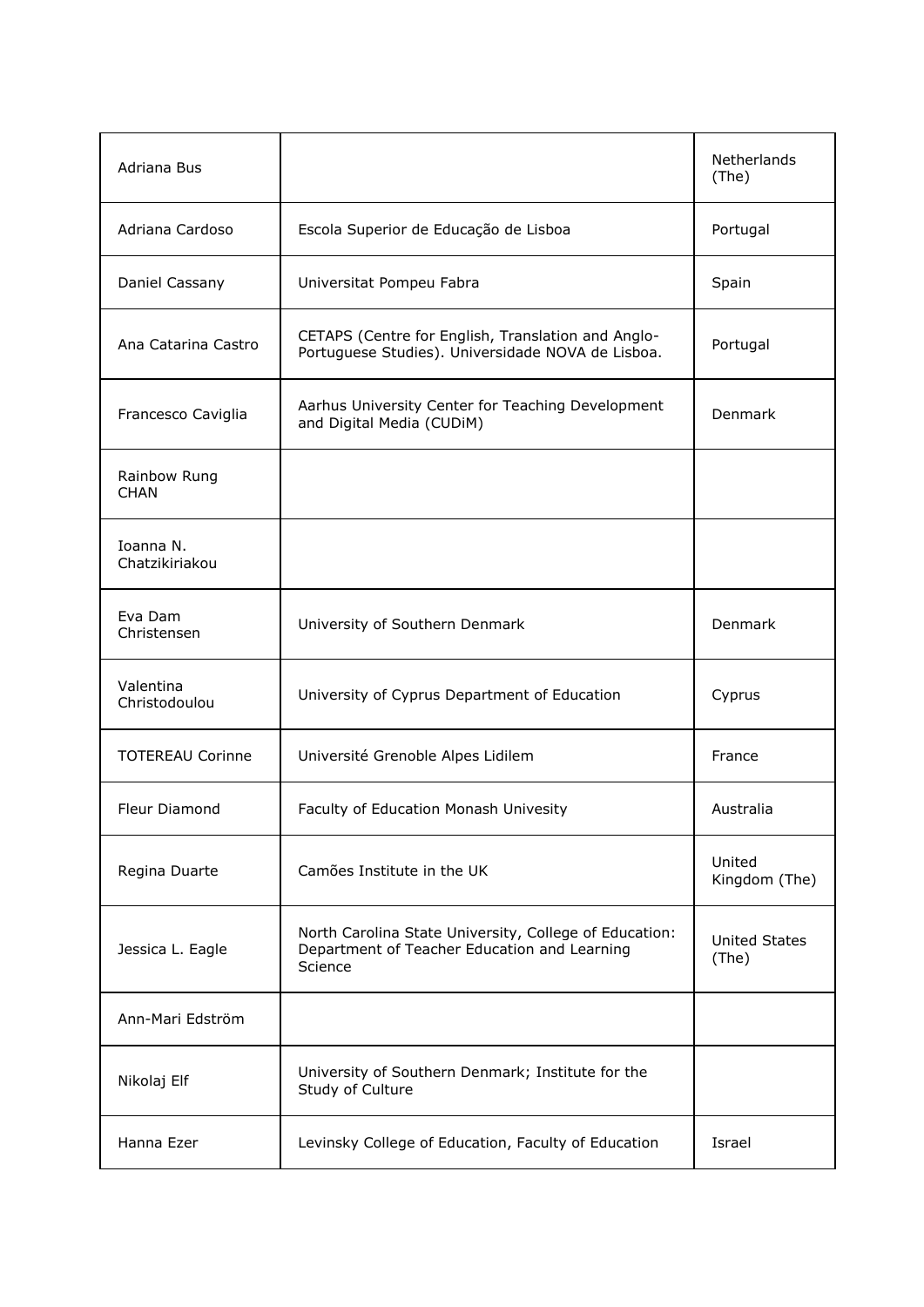| Michelle M. Falter                          | North Carolina State University                                                                                                           | <b>United States</b><br>(The) |
|---------------------------------------------|-------------------------------------------------------------------------------------------------------------------------------------------|-------------------------------|
| Daria Ferencik-<br>Lehmkuhl                 |                                                                                                                                           |                               |
| Raquel Fidalgo                              | University of Leon, Psychology, Sociology and<br>Philosophy                                                                               | Spain                         |
| Célia Folgado                               | Instituto Superior de Educação e Ciências                                                                                                 | Portugal                      |
| Volker Frederking                           | University of Erlangen-Nuernberg; Subject Didactics                                                                                       | Germany                       |
| Anna-Lena Godhe                             |                                                                                                                                           | Sweden                        |
| Alejo Ezequiel<br>González López<br>Ledesma | Instituto del Desarrollo Humano, Universidad<br>Nacional de General Sarmiento. Consejo Nacional de<br>Investigación Científica y Técnica. |                               |
| <b>Bill Green</b>                           | Charles Sturt University; School of Teacher Education                                                                                     | Australia                     |
| Temesgen Haile                              | Dilla University                                                                                                                          | Ethiopia                      |
| Thorkild Hanghøj                            | University of Aalborg - Copenhagen; Departfment of<br>Communication and Psychology                                                        | Denmark                       |
| Flias Heikkonen                             |                                                                                                                                           |                               |
| Ayoe Quist Henkel                           | Centre for Children's Literature and Media School of<br>Communication and Culture, Aarhus University                                      | Denmark                       |
| carina hermansson                           | Institutionen för Språkstudier                                                                                                            | Sweden                        |
| Cornelius Herz                              | Germanistisches Institut Fakultät für Philologie Ruhr-<br>Universität Bochum 44780 Bochum                                                 |                               |
| Florian Hesse                               | Friedrich-Schiller-University Jena Department of<br>German literature Chair for teaching German as a<br>first language                    | Germany                       |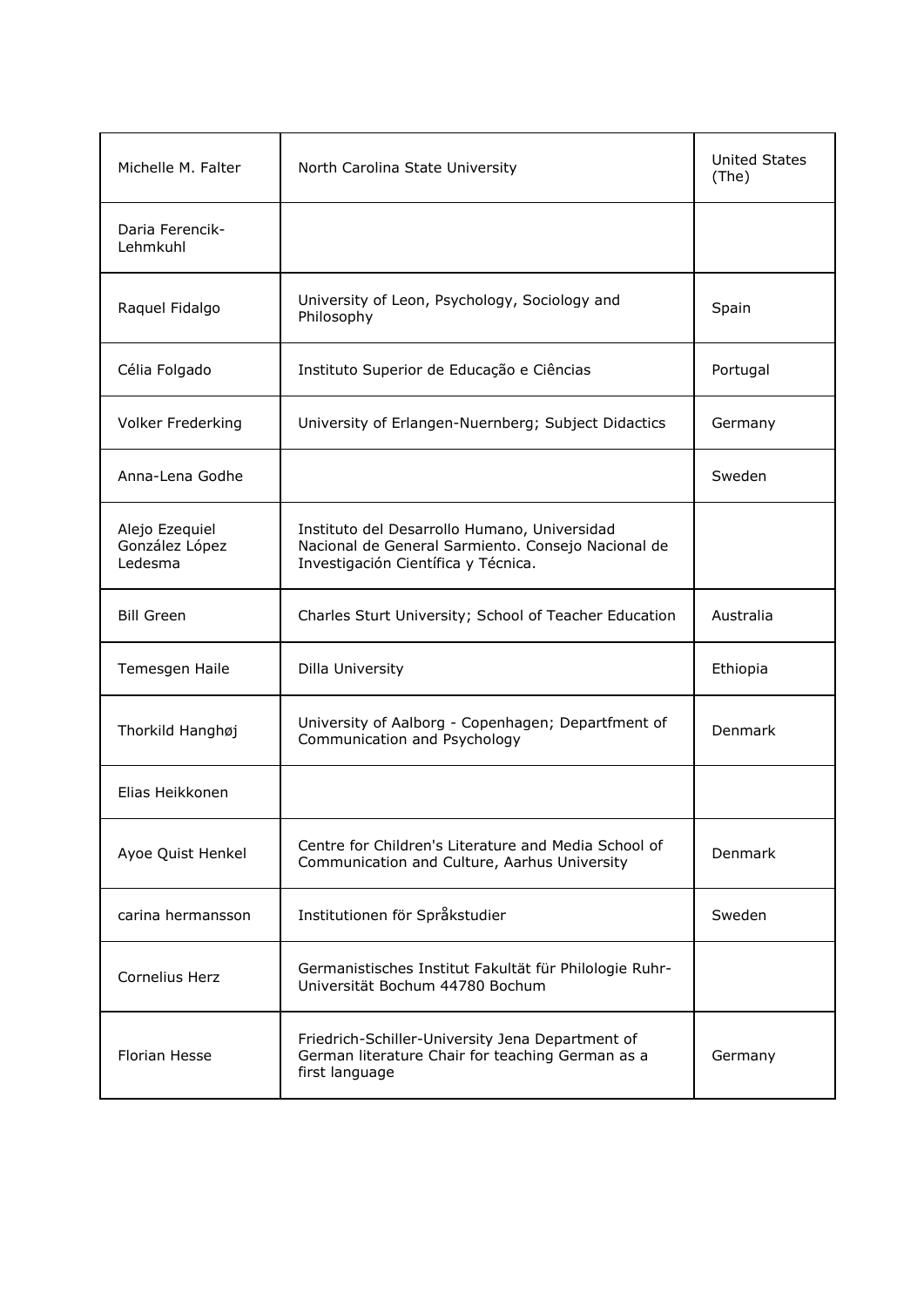| Marcel Illetschko          | BIFIE - Bundesinstitut für Bildungsforschung,<br>Innovation und Entwicklung des österreichischen<br>Schulwesens         | Austria                    |
|----------------------------|-------------------------------------------------------------------------------------------------------------------------|----------------------------|
| Muhammad Irwan             | National Institute of Education / Nanyang<br>Technological University (NIE/NTU) Asian Languages<br>and Cultures (ALC)   | Singapore                  |
| Moritz Joergens            | Institut für Deutsche Literatur und ihre Didaktik                                                                       | Germany                    |
| Kristine Kabel             | Danish School of Education, Aarhus University                                                                           | <b>Denmark</b>             |
| Jiyoun Kim                 | Myong-Ji Univ.                                                                                                          |                            |
| Jiyoun Kim                 |                                                                                                                         |                            |
| Elisavet Kiourti           | University of Nicosia (Associate Lecturer)                                                                              |                            |
| Natalia Kolodina           | Winston Churchill High School, Potomac, MD, USA                                                                         |                            |
| Stavroula<br>Kontovourki   | University of Cyprus, Department of Education                                                                           | Cyprus                     |
| Dimitrios<br>Koutsogiannis | School Of Philosophy; Linguistics                                                                                       | Greece                     |
| Eunsun Kwon                | Korean Language Education, College of Education,<br>Seoul National University                                           | Korea (The<br>Republic Of) |
| Deneke Lefebo              | Woliata Sodo University, College of Social Sciences<br>and Humanities: Department of English Language<br>and Literature | Ethiopia                   |
| Arthur Lemmens             |                                                                                                                         | Netherlands<br>(The)       |
| Sarah Levine               | Stanford University Graduate School of Education                                                                        |                            |
| Chin Hsi LIN               | The University of HONGKONG Faculty of Education<br>Associate Professor                                                  |                            |
| Christina Lindh            | Malmö University Departement of Teachers Education                                                                      | Sweden                     |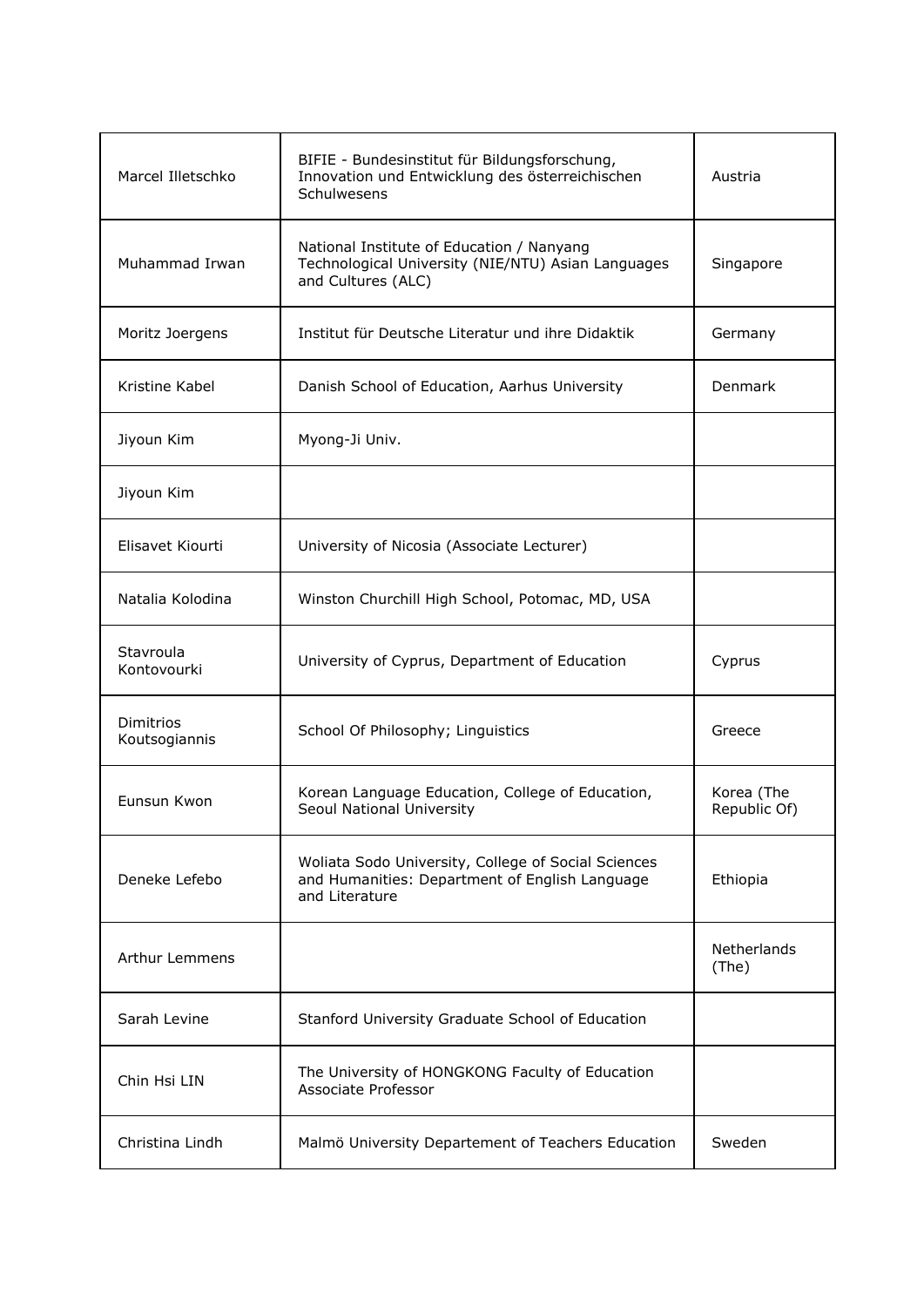| Elizabeth Ka Yee<br>Loh        | Faculty of Education, The University of Hong Kong                                                                                                                     | China     |
|--------------------------------|-----------------------------------------------------------------------------------------------------------------------------------------------------------------------|-----------|
| Maria Luna                     | Udima                                                                                                                                                                 | Spain     |
| Marco Magirius                 | University of Hamburg, didactics of aesthetic subjects<br>(EW4)                                                                                                       | Germany   |
| Petra Magnusson                | Kristianstad University                                                                                                                                               | Sweden    |
| Anabela Malpique               | Murdoch University, School of Education                                                                                                                               | Australia |
| <b>Annette Mars</b>            |                                                                                                                                                                       |           |
| Mário Martins                  | Escola Secundária de Camões (Lisboa) CLUNL (NOVA<br>FCSH, Lisboa)                                                                                                     | Portugal  |
| Rocío Martínez                 | Instituto de Lingüística, Facultad de Filosofía y<br>Letras, Universidad de Buenos Aires / Consejo<br>Nacional de Investigaciones Científicas y Técnicas<br>(CONICET) | Argentina |
| Antoneli Matos Belli<br>Sinder |                                                                                                                                                                       |           |
| Kelli McGraw                   | Queensland University of Technology                                                                                                                                   |           |
| Margaret Kristin<br>Merga      | Edith Cowan University, school of Education                                                                                                                           |           |
| Miri Miller                    | Levinsky College of Education                                                                                                                                         | Israel    |
| Aino Mäkikalli                 | Comparative Literature                                                                                                                                                | Finland   |
| Wafaa Nachre                   |                                                                                                                                                                       |           |
| Rohini Nag                     | Zakir Husain Centre for Educational Studies, School<br>of Social Sciences-II Jawaharlal Nehru University                                                              | India     |
| Arne Olav Nygard               | University of Stavanger National Centre for Reading<br>Education and Reading Research                                                                                 | Norway    |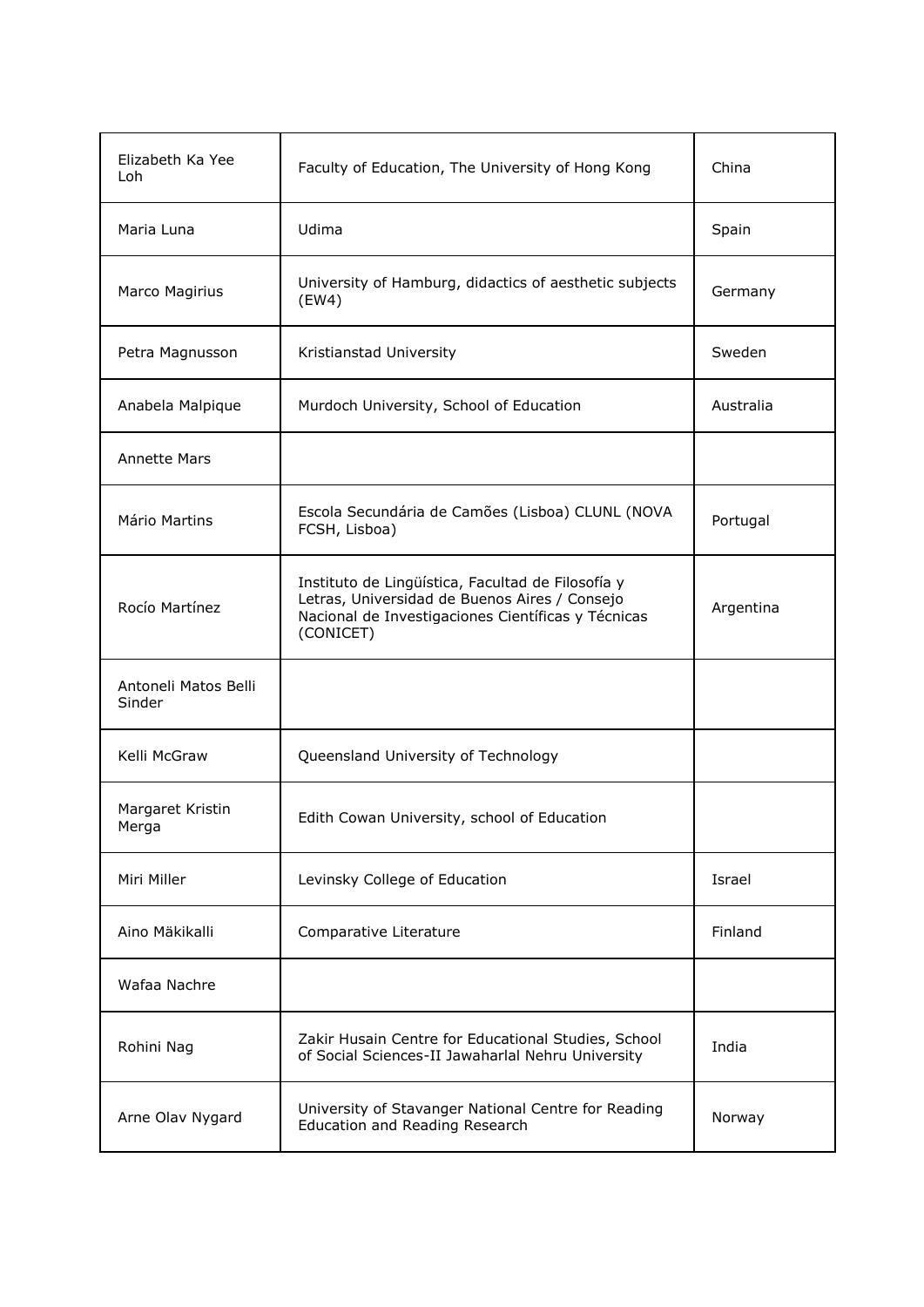| Sören Ohlhus                        | Institut für deutsche Sprache und Literatur<br>Universität Hildesheim                                                      | Germany                       |
|-------------------------------------|----------------------------------------------------------------------------------------------------------------------------|-------------------------------|
| Hyounjin Ok                         | Ewha Womans University                                                                                                     |                               |
| Afoma R. Okudo                      | Department of Arts and Social Sciences Education,<br>Faculty of Education, University of Lagos, Nigeria.                   | Nigeria                       |
| Christina Olin-<br>Scheller         | Department of Educational Studies Karlstad<br>University                                                                   | Sweden                        |
| Kevin Oliver                        | North Carolina State University, Department of<br>Teacher Education and Learning Sciences                                  | <b>United States</b><br>(The) |
| Ceridwen Owen                       | Monash University, Education Faculty.                                                                                      | Australia                     |
| Luci Pangrazio                      | Deakin University, Faculty of Arts & Education                                                                             | Australia                     |
| Agata Patalas                       | PAFF and UW School of Education                                                                                            | Poland                        |
| Susana Gomes<br>Pereira             | Escola Superior de Educação de Lisboa - IPL<br>Departamento de Formação e Investigação em<br>Currículo e Didáticas         | Portugal                      |
| Iris Susana Pereira                 | University of Minho; Institute of Education                                                                                | Portugal                      |
| Deborah Pino-<br>Pasternak          | School Of Education Murdoch University                                                                                     | Australia                     |
| Luís Ramos                          | Associação de Professores de Português                                                                                     | Portugal                      |
| <b>SARA REAL</b><br><b>CASTELAO</b> | Campus de vegazana, Universidad de León. CIF:<br>Q2432001B                                                                 | Spain                         |
| Sara Real Castelao                  | Campus Universidad León. Departamento PSicología<br>Evolutiva y de la Educación Dpto Psicología,<br>sociología y educación | Spain                         |
| Gert Rijlaarsdam                    | Research Institute of Child Development & Education<br>Faculty of Social Sciences University of Amsterdam                  | Netherlands<br>(The)          |
| Celia R. Rosemberg                  | CIIPME - CONICET                                                                                                           | Argentina                     |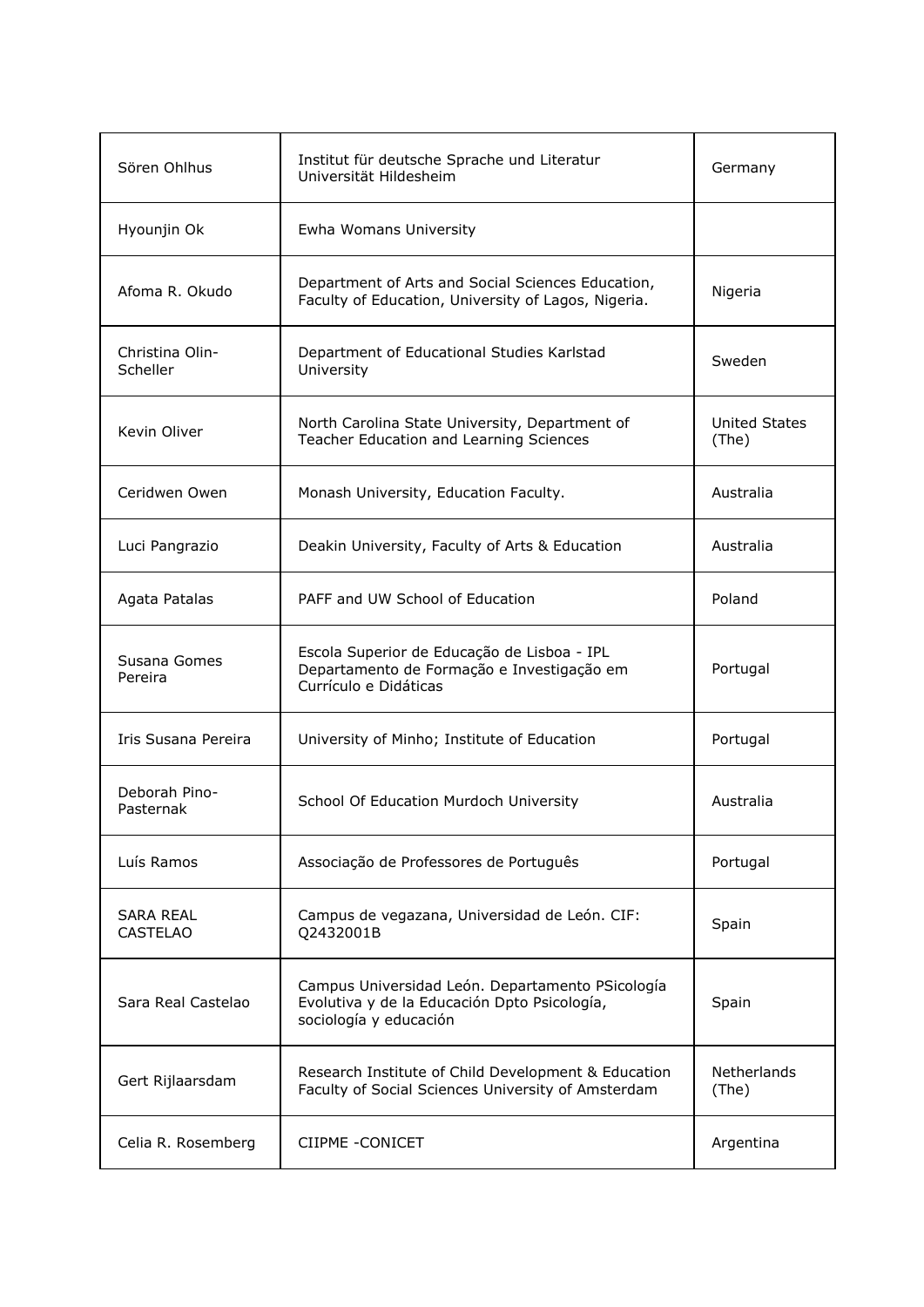| Soohyun Seo                    |                                                                                                   |                            |
|--------------------------------|---------------------------------------------------------------------------------------------------|----------------------------|
| Hyunseok Seo                   | Dept of Korean Language Education at Jeonju<br>National University of Education                   | Korea (The<br>Republic Of) |
| Maria Cristina Vieira<br>Silva | Higher School of Education Paula Frassinetti Teacher<br><b>Training Department</b>                | Portugal                   |
| Atle Skaftun                   | University of Stavanger; National centre of reading<br>education and reading research             |                            |
| Sylvana Sofkova<br>Hashemi     | University of Gothenburg Department of Pedagogical,<br><b>Curricular and Professional Studies</b> | Sweden                     |
| Amy Stornaiuolo                | University of Pennsylvania Literacy, Culture, and<br><b>International Education</b>               |                            |
| Elin Strømman                  | Institute for Teacher Education, NTNU                                                             | Norway                     |
| Stina Thunberg                 | Luleå university of technology, Department for Arts,<br>Communication and Education               | Sweden                     |
| Nguyen Huong Thao<br>Tran      | University of Amsterdam                                                                           | Netherlands<br>(The)       |
| Sónia Valente<br>Rodrigues     | Faculdade de Letras da Universidade do Porto                                                      | Portugal                   |
| Filomena B. Viegas             | Associação de Professores de Português                                                            | Portugal                   |
| Ruth Villalon                  | University of Cantabria, Education Department                                                     | Spain                      |
| Lili Wang                      | Teacher Education and Learning Science Literacy and<br>English Language Arts                      |                            |
| Karolina Wawer                 | Faculty of Polish Studies Department of Teacher<br>Education                                      | Poland                     |
| Eva Wennås Brante              | Malmö University, KSM                                                                             | Sweden                     |
| Angela Wiseman                 | North Carolina State University Teacher Education<br>and Learning Sciences                        |                            |